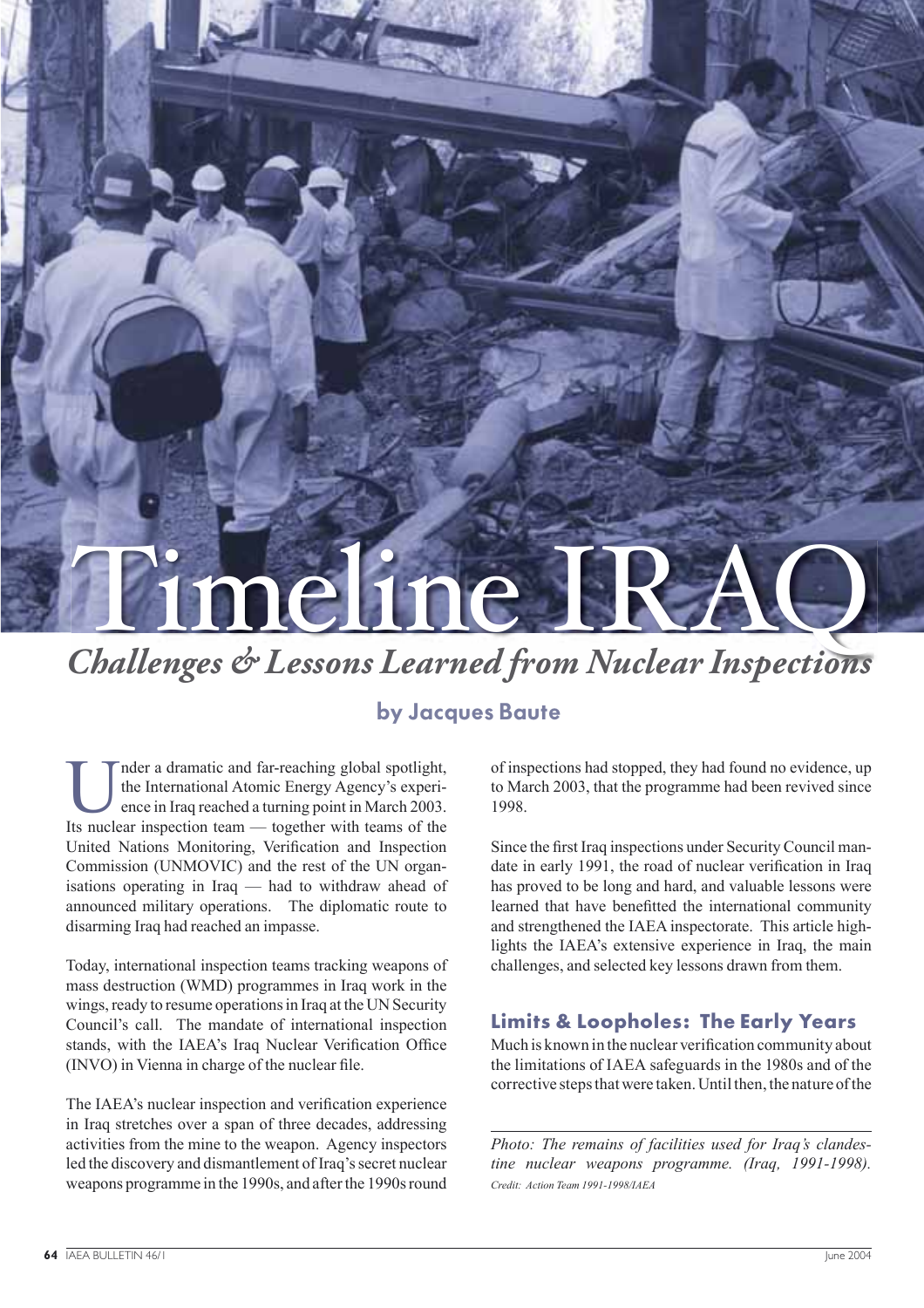traditional approach, thought to be adequate by the international community, had enough loopholes for Iraq to begin a clandestine nuclear weapons programme and remain undetected for a decade.

It is unfortunate that in some arenas some continue to portray the early safeguards limitations as an indicator of the IAEA's inability to provide credible assurance of a State's adherence to its obligations under non-proliferation agreements. Iraq had joined the global Nuclear Non-Proliferation Treaty (NPT) in the 1970s as a non-nuclear-weapon State and had concluded the required NPT safeguards agreement with the Agency.

Back then, it seemed that the international community was convinced that NPT non-nuclear-weapon States would remain committed to their pledges, and thus, the Agency's role would simply be the verification of the State's declared nuclear materials and installations. The mistake of the whole community was not to acknowledge that a meaningful verification system must implement measures aimed at detecting if a State was trying to deceive the system via the conduct of undeclared activities.

Addressing these loopholes — i.e. developing the lessons learned of the initial discovery of Iraq's undeclared programme under the tougher inspection regime mandated by the Security Council in the 1990s — was the main objective of the IAEA's programme for strengthening safeguards, and ultimately led, in 1997, to the adoption of the Additional Protocol to NPT safeguards agreements. The Protocol gave IAEA inspectors more authority, broadening the scope of information and access that States had to provide to the IAEA for nuclear safeguards and verification.

If inspectors had such authority in 1991, for instance, Iraq would not have been able to develop most of its clandestine activities in undeclared buildings at its Tuwaitha Nuclear Research Centre, as turned out to be the case. Had the Agency been able to put together and analyse information from an extended declaration required from the inspected country, from the quite numerous open sources in the late 1980s, and from information from other States, they would have known more about Iraq's apparent intentions and the world would not have waited for Iraq's invasion of Kuwait before zeroing in on the clandestine nuclear programme.

### **Detection & Deception: On the Weapons Trail 1991-95**

The adoption of resolution 687 by the UN Security Council, in April 1991, was an important milestone. In this cease-fire resolution of the first Gulf war, the Agency was requested to map out and neutralise Iraq's nuclear programme and ensure Iraq's compliance with its NPT and resolution-related obligations through a far-reaching and ongoing monitoring and verification system.

Could a verification body dream of better conditions than being provided unconditional access to any individual, documents and technology that would help strengthen the conclusions? But despite such excellent conditions, our job was still far from easy.

The challenge at that time started with a learning phase learning about Iraq's covert programme, including its most sensitive aspects, its weapons development; learning how to use the tremendous rights provided by the resolution; and learning how to team with UNSCOM, the United Nations Special Commission on Iraq. UNSCOM was tasked with a similar mandate for chemical and biological weapons and missiles and was requested to provide "assistance and cooperation to the Agency" (a vague definition, at best, to prevent possible variations on the understanding).

For the IAEA, one challenge was establishing the right structure for tackling Iraq's nuclear file. The first — perhaps too modest — response was to start with an IAEA Action Team made up of three professionals, reporting directly to the Director General, relying on the roster of inspectors from the Department of Safeguards, and calling on Member States to provide the expertise not readily available inhouse. Gradually, however, the team grew in order to meet the challenges and, by December 2002, had become the Iraq Nuclear Verification Office (INVO) with more than 20 professional staff members.

Perhaps the biggest misconception was the time the "Iraq project" was expected to last. The timeframe cited by the Security Council in resolution 687 was expressed in days. Apparently, it was generally expected that the task could be completed in no more than a few months. As a result, the team went through a serious struggle when, at the end of 1993, a major turnover of personnel occurred, leaving only the Action Team leader to provide continuity. Newcomers had to rebuild the institutional knowledge with an innovative attitude. Major effort was made to develop a team approach, with a high priority in securing vital information through advanced structured databases, avoiding unnecessary restriction to information circulation, unless its sensitivity demanded a strict "need to know" approach.

That lesson, learned the hard way in 1994, was certainly a pillar of the success of the Agency's resumption of activities in November 2002. By then, staff turnover had once again led to a situation where INVO's Director was almost the only survivor of the senior staff involved in the preceding four (1994-98) years of inspections.

As IAEA inspections moved on in 1991, it became clear that Iraq's initial reaction certainly did not match the expectation in terms of transparency set by the Security Council. During the first months of inspections, Iraq's obvious objective was to hide as much as possible of its past programme. Unannounced intrusive inspections, in an attempt to cir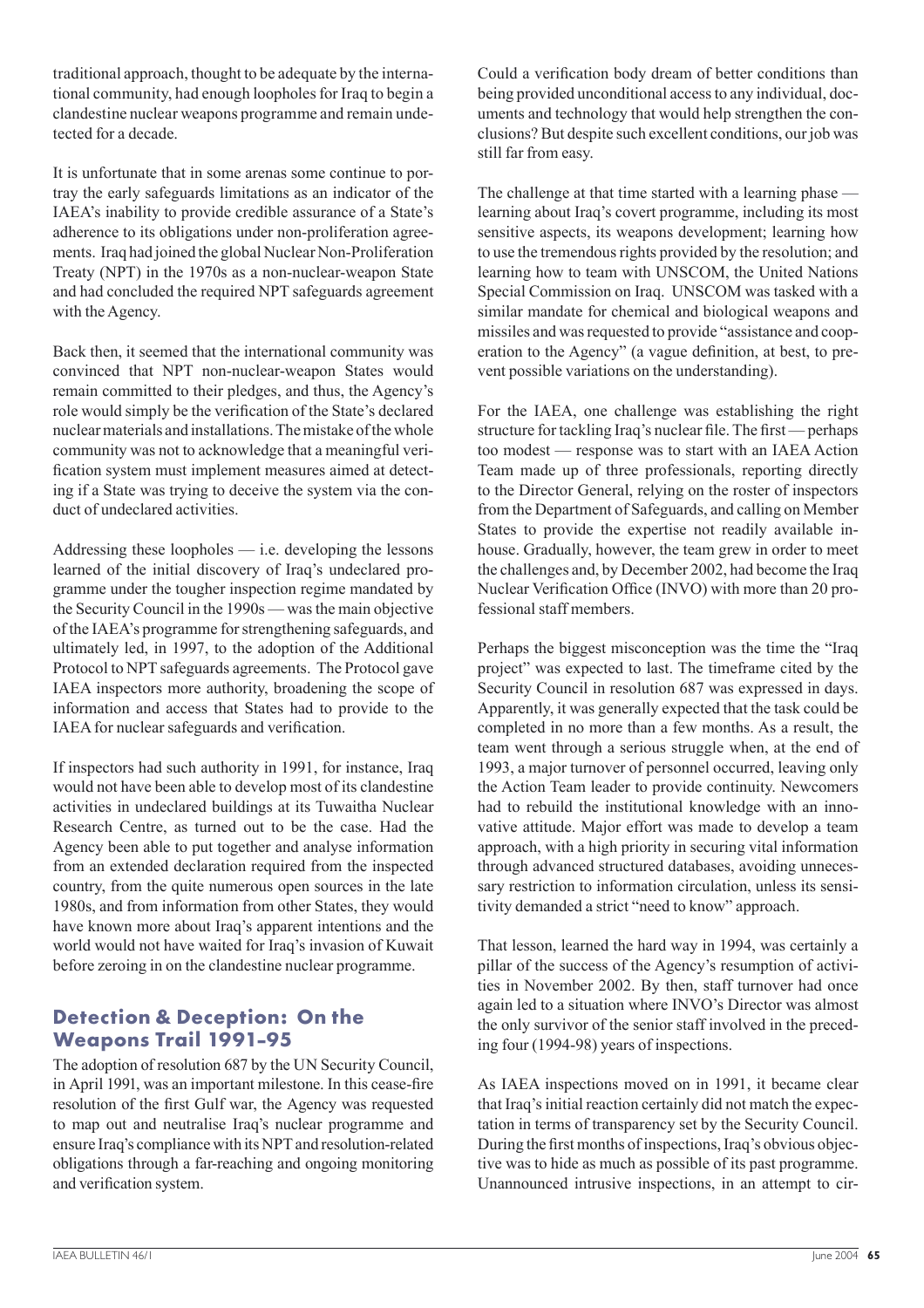cumvent concealment actions — such as Iraq's cleanup of enrichment facilities and its efforts to hide sensitive information from inspectors — became a powerful tool that forced Iraq to readjust its approach, and reveal some of its programme components by the summer of 1991. The extent of Iraq's clandestine programme was broadly uncovered, well before Iraq's forthcoming (and revised) declaration in 1995.

This was due to various inspection techniques, including for instance particle analysis of swipe samples, that has become since then one of the most effective verification tools in the nuclear area. Other factors behind the progress made were the realization of Member States that sensitive information provided to the Agency can lead to dramatic discoveries, the thorough and professional approach of experienced safeguards inspectors mixed with experts in non-traditional areas, and the development of systematic and comprehensive analytical approaches, in particular to gain understanding of the depth of Iraq's procurement effort during the 1980s.

The Agency's mandate for the destruction, removal or rendering harmless of Iraq's proscribed materials, equipment and facilities was practically completed by early 1994 (but not in 45 days as foreseen in Security Council resolution 687). At that time, there was no more weapon useable material, i.e. plutonium or high-enriched uranium (HEU), left in the country, no single use equipment was intact (even dual use items linked to the prohibited programme were destroyed) and all buildings with dedicated features had been destroyed. Even facilities that Iraq had not yet acknowledged as being linked to prohibited activities were destroyed, such as Al Atheer, the weaponisation centre, denied to be such until the summer 1995.

In August 1994, after having operated for three years on a campaign mode (sending teams of inspectors from headquarters for inspections that were limited in time), the Agency began its permanent presence in Baghdad. Fully unannounced inspection subsequently became the order of the day. The Agency had the possibility to inspect anyplace, at anytime, which proved to be a far more effective inspection regime.

### **Conclusions & Credibility: The Coherent Picture Emerges 1995-98**

An important event occurred in August 1995 through the departure from Iraq of General Hussein Kamel - the Iraqi President's son-in-law and former supervisor of all WMD programmes. Iraq pre-empted his expected revelations by coming forward with additional declarations. In particular, Iraq provided details on its attempt to recover HEU from reactor fuel and handed over large quantities of documents related to the centrifuge enrichment and weaponisation areas. Additionally, the counterpart demonstrated

a level of transparency that was unseen until that point in time. Because we had fully understood Iraq's documentation procedures, we completed our collection of original Iraqi documents by convincing the counterpart that providing the missing original reports was inescapable. They gained access to all relevant Iraqi personnel, while, prior to August 1995, Iraq had tended to give us access only to a "spokesperson" in the relevant technical areas.

Follow-up on Iraq's most damaging concealment action the unilateral destruction of equipment and documents in the summer of 1991 — was implemented. This led to a campaign of digging in the desert to recover and take inventory of what had been hidden. Member States, or, more specifically, those communities in Member States that worked closely on the "Iraq case", also became more supportive. They had finally realised that the IAEA inspection team was strong in its technical approach, reliable in handling sensitive information, and that the IAEA had become the most knowledgeable organisation on Iraq's past programme and remaining capabilities. A tremendous amount of information of all kinds began to flow to us, allowing the team to become confident that, as all sources of credible information were being consistent, we had reached an accurate understanding of Iraq's nuclear past programme and remaining capabilities.

The lesson to be learned from that period is the following: It is possible for a nuclear verification body to provide the international community with an accurate estimate of the past and present situation provided that:

 $\blacklozenge$  the inspection team is technically strong and thorough, in particular in its analysis of documentation down to a detailed level and in its dealings with all relevant personnel;

◆ the team remains politically independent, i.e. relying on facts only, away from bending to political pressure;

◆ Member States are supportive of its action, both politically through the support of the Security Council and technically through the provision of information and expertise;

 $\blacklozenge$  the inspected State fulfils the verification body's requests.

Although, accuracy can never be 100%, by the end of the 1990s the world had a clear "coherent picture" of what was Iraq's nuclear programme. It was documented in comprehensive reports to the UN Security Council.

Unfortunately, one of the key problems, in retrospect, was that the Agency's approach and results remained unpublicised. In 1997-1998, only UNSCOM, and its problematic relations with Iraq, was reported in the media. In view of this lack of publicity, along with the fact that four years had passed during which, in capitals, many of the staff dealing with the Iraq file had moved on, it was hardly surpris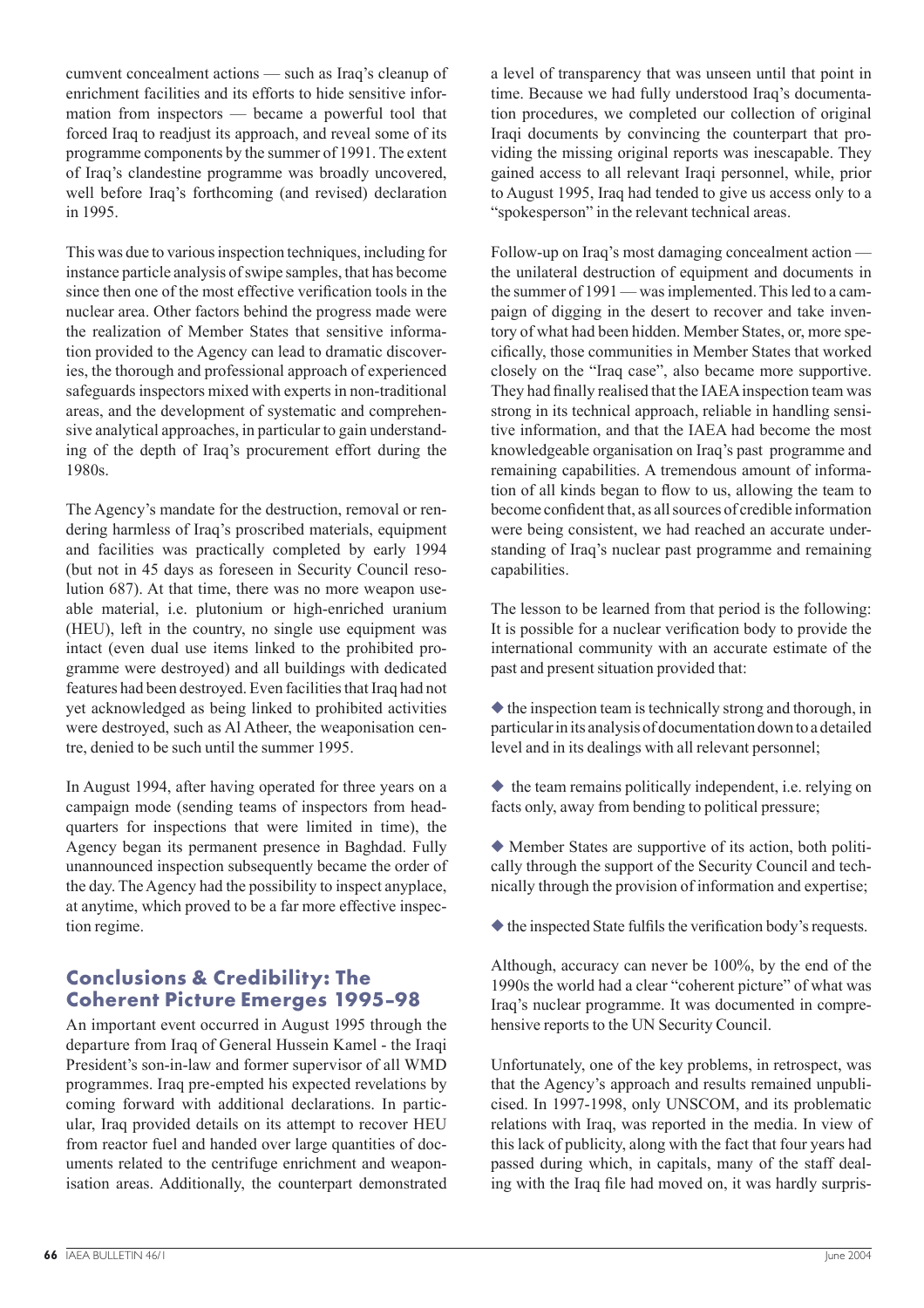ing that, by 2002, many people, including policy makers, were more inclined to consider worrisome declarations on major television networks than thorough but rather lacklustre, technical reports to the Security Council. The promoters of the "inspections do not work" line could easily surf on the majority's short and selective memory.

The key lesson for the Agency was that it should not only successfully fulfil its mandate, but also make better use of the media to convey its achievements to the public and decision makers.

### Blindspots & Skyshots: The Inspection Gap 1998-2002

In the fall of 2002, the world had not yet come to grips with the ramifications of nearly four years without inspections on the ground in Iraq, following operation Desert Fox in mid-December 1998. Consequently, as the "experimental results" normally provided by field activities were no longer available, every possible speculation, including the most pessimistic interpretation of fuzzy intelligence or worst case scenarios extrapolated from procurement attempts, were taken at face value.

Four years without inspections is certainly of significance in the development of a nuclear programme, especially considering what Iraq was able to do in the four years between 1987 and 1990. On the other hand, it is clear that, contrary to what was possible during the 1980s and early 1990s, sanctions were in place.

Moreover, there is no comparison of Iraq's available assets at the end of 1986 and the situation at the end of 1998. In the absence of inspections, high-resolution commercial satellite imagery which became available at the end of 1999, provided a useful tool to try to remain in contact with the reality in the field (it is now widely used to prepare safeguards inspections worldwide). Overhead imagery had been utilized by the Agency in Iraq since 1991, in the form of photographs from U2 planes. Unfortunately, while allowing us to prepare well for inspections, imagery, as expected, proved to be far from sufficient to assess the existence or absence of nuclear activities.

The use of human intelligence proved to be an even greater challenge, given the possibility for anyone to embellish, if not create stories that end up being unverifiable. How many of the concerns raised by defector's reports, or as the result of imagery observations, could have easily been resolved had inspectors been in the field?

Moreover, while it is difficult to measure the deterrence induced by an inspection regime, the broad conditions provided by Security Council resolution 687 and other resolutions, together with their implementation aimed at optimising inspection effectiveness, were clearly providing a level



 IAEA Inspectors assess the ruins of a facility used to produce highly enriched uranium. (Iraq, 1991-1998)

of deterrence quite effective in preventing any prohibited activity of significant scale.

The adoption of Security Council resolution 1409, in May 2002, provided the Agency with a new mandate, resulting in developing a novel type of advanced experience: The process of reviewing all contracts to export goods to Iraq in order to identify what items might be of relevance for a hidden nuclear programme would allow the Agency to build an understanding of procurement networks, reflect on what items would be choke points and identify areas of possible concerns, based on the procurement of humanitarian or infrastructure rehabilitation goods.

But again, even that detailed information, compiled with clandestine procurement attempts, was far from enough to assess what was actually occurring in the country.

### The Last Round: Under the Magnifying Glass 2002-03

The last period of inspections, between November 2002 and March 2003, was of a quite different nature, with regard to global attention and what seemed to be at stake. Some perceived that war or peace were now firmly resting on the shoulders of the IAEA and UNMOVIC inspectorates.

While it was clear that the decision would ultimately not be in the hands of the inspectorate but in those of the of Security Council members, it was vital that the Agency do its best to provide the Council with all possible facts and reliable conclusions in a timely fashion to support its decisions.

The IAEA relied on four years of preparation, including its comprehensive databases on sites, equipment and personnel, its refined "coherent picture", and former inspectors to benefit from the experience accumulated before December 1998. Thus, the Agency was able, within three months, to address most of the concerns raised by Member States.